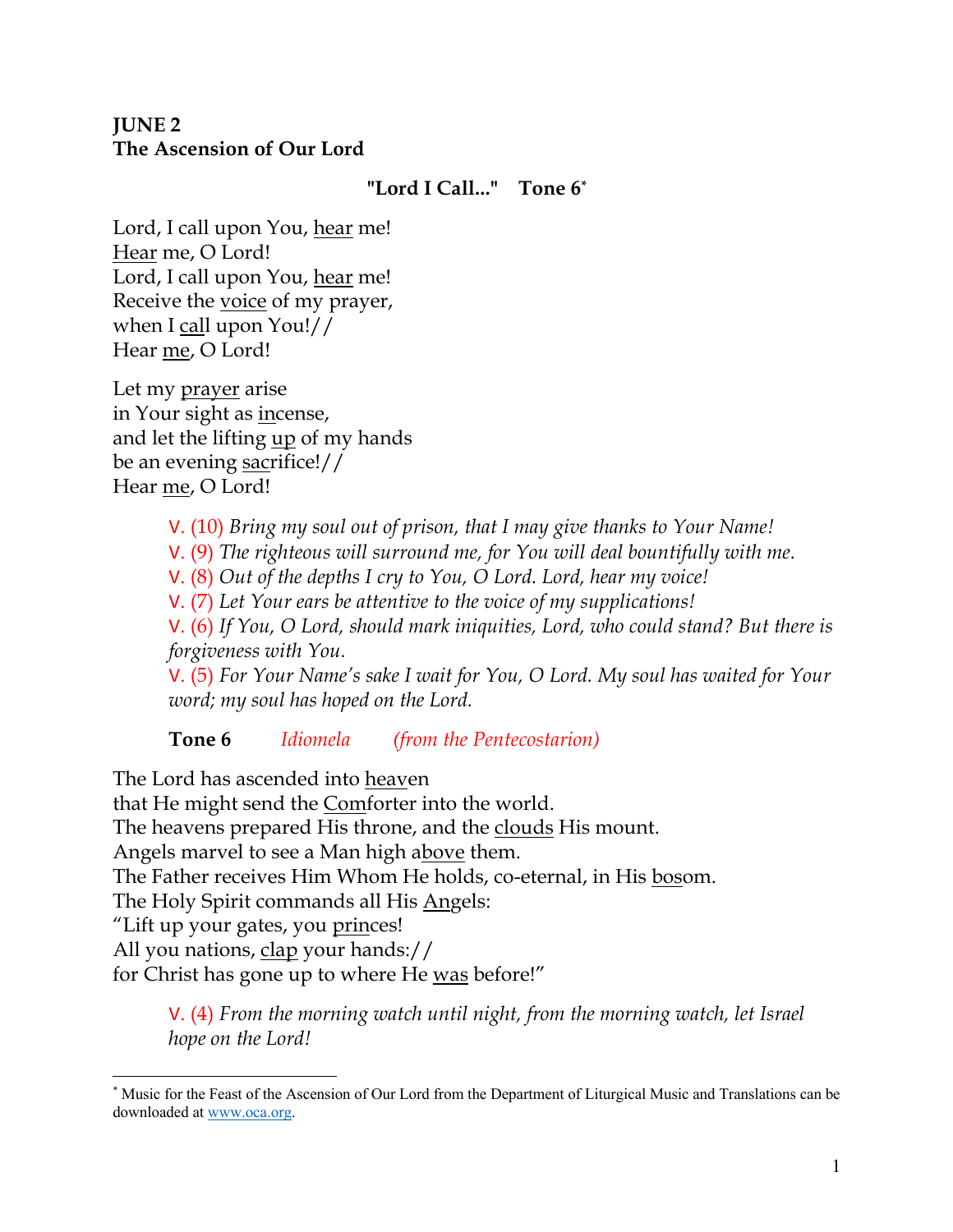The Cherubim were amazed at Your Ascension, O Lord, beholding You, the God Who sits enthroned upon them, ascending upon the clouds; and we glorify You, for Your mercy is good.// Glory to You!

> V. (3) *For with the Lord there is mercy and with Him is plenteous redemption, and He will deliver Israel from all his iniquities.*

Beholding Your Ascension on the holy mountain, O Christ, the brightness of the Father's glory, we hymn the radiant appearance of Your countenance; we worship Your Passion, we honor Your Resurrection, as we glorify Your glorious Ascension.// Have mercy on us!

## V. (2) *Praise the Lord, all nations! Praise Him, all peoples!*

Lord, when Your Apostles saw You carried up upon the clouds, they were filled with despondency, O Christ the Giver of life: with wailing and tears they lamented and said: "Master, do not leave us Your servants as orphans, whom through pity You have loved in Your compassion; but, as You promised, send us Your all-holy Spirit// to enlighten our souls!"

V. (1) *For His mercy is confirmed on us, and the truth of the Lord endures forever.* 

Lord, when You had fulfilled the mystery of Your dispensation, You took Your Disciples with You, up onto the Mount of Olives; and behold! You passed through the firmament of heaven. For my sake You became poor like me, and ascended to the place from where You were never parted:// send forth Your all-holy Spirit to illumine our souls!

*Glory to the Father, and to the Son, and to the Holy Spirit; now and ever, and unto ages of ages. Amen.*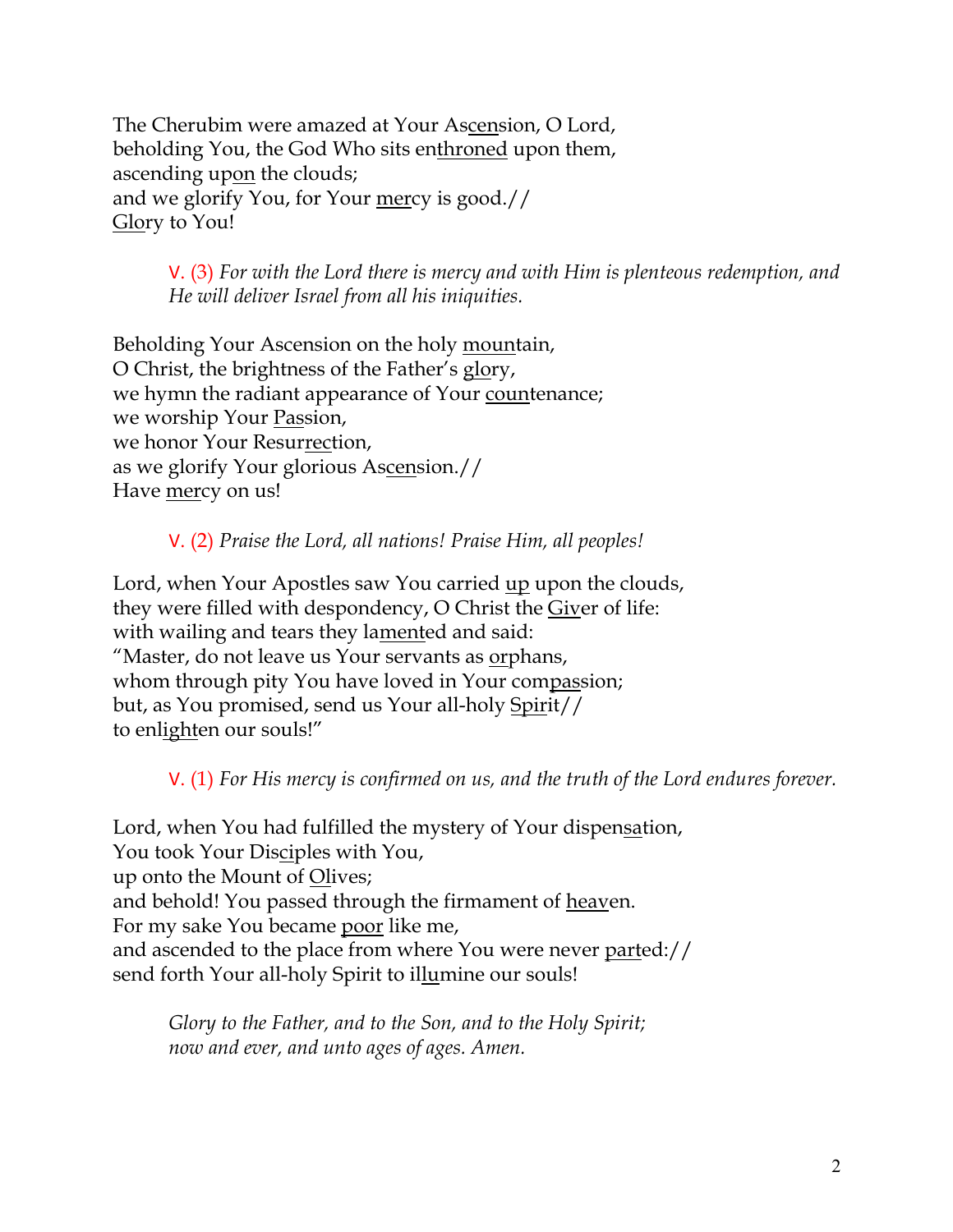#### **Tone 6** *(from the Pentecostarion)*

Not parted from the Father's bosom, O sweetest Jesus, and having lived among those on earth as man, today You have been taken up in glory from the Mount of Olives, and in Your compassion exalting our fallen nature, You have seated it with the Father. Therefore the heavenly ranks of the Bodiless Powers were amazed at the <u>won</u>der, and beside themselves with fear; and seized with trembling, they magnified Your love for mankind. With them, we on earth also give glory for Your condescension to us and Your Ascension from us; and we supplicate You, saying: "At Your Ascension You filled with boundless joy the Disciples and the Theotokos who bore You; by their prayers make us also worthy of the joy of Your elect through Your great mercy!"

#### **Old Testament Readings**

**Isaiah 2:2-3 Composite 21** *(Isaiah 62:10-63:1-3, 7-9)* **Composite 22** *(Zachariah 14:1, 4, 8-11)*

## **Litya**

**Tone 1** *Idiomela (from the Pentecostarion)*

Having ascended to heaven from where You had descended, do not leave us orphans, O Lord! May Your Holy Spirit come, bringing peace to the world; show the sons of men the <u>works</u> of Your power,// O Lord Who love mankind!

You ascended, O Christ, to Your Father, Who is without beginning, though You were never parted from His uncircumscribed bosom, and the heavenly Powers accepted no addition to the thrice-holy hymn of praise, but recognized You, O Lord, as one Son, only-begotten of the Father even after becoming man.// In the abundance of Your compassion, have mercy on us!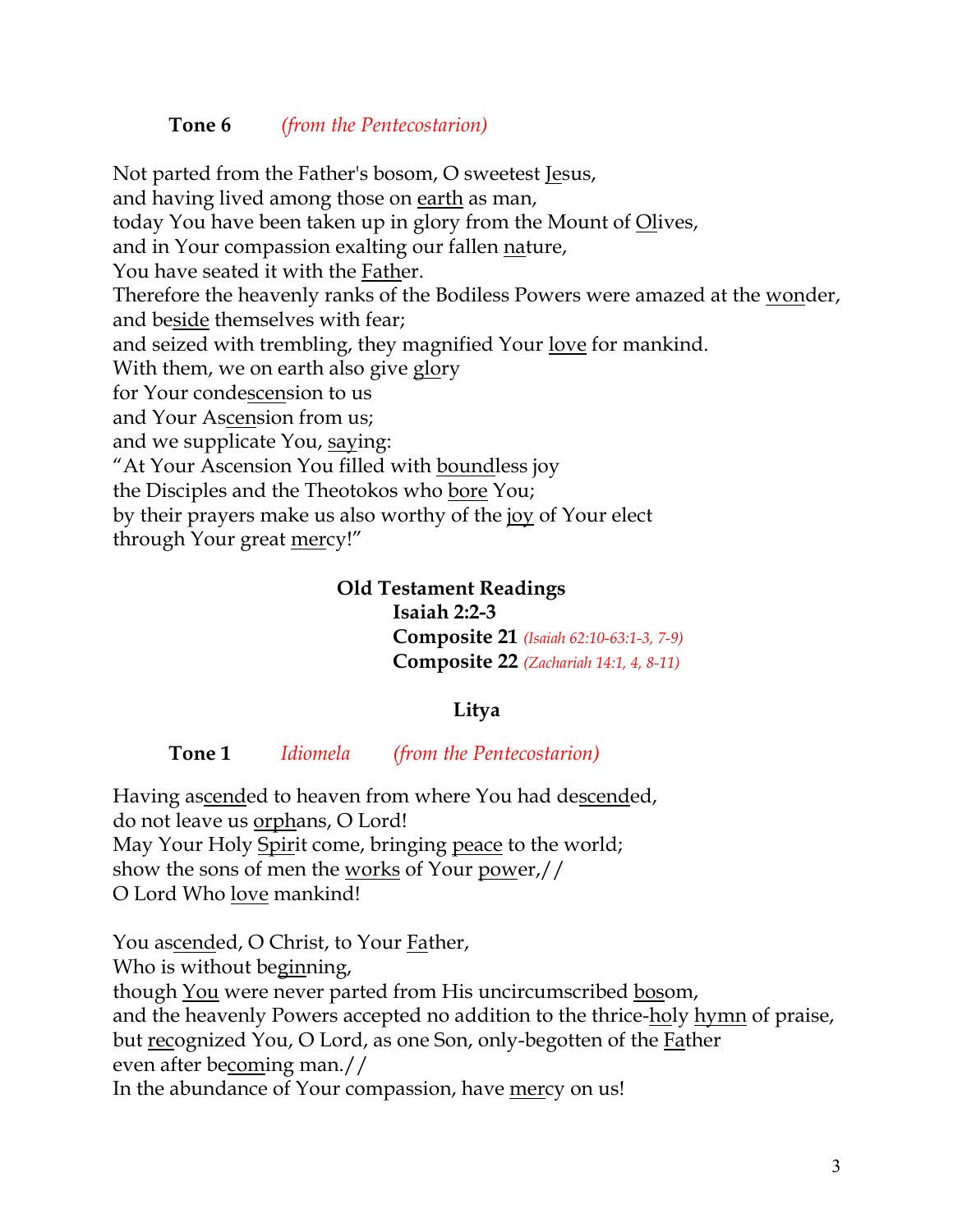Your Angels, O Lord, said to the Apostles: "Men of Galilee, why do you stand gazing up into heaven? This is Christ God Who has been taken from you into heaven. He it is Who will come again in like manner as you have seen Him going to heaven:// worship Him in holiness and righteousness!"

# **Tone 4**

When You came, O Christ, to the Mount of Olives to accomplish the good pleasure of the Father, the <u>Angels</u> of <u>heav</u>en were amazed, and the demonic powers were seized with fear; the Disciples stood by trembling with joy as You spoke to them; and aloft, a waiting cloud was prepared as a throne; heaven flung wide its gates and appeared in its beauty, and the earth reveals its hidden vaults, so that Adam's descent was made known, and his ascent again. But Your footsteps were raised up, as <u>if</u> by a hand, while Your mouth was heard pronouncing a great blessing; a cloud received You, and heaven welcomed You in. This great and marvelous work You performed, O Lord,// for the salvation of our souls.

The nature of Adam,

which had descended to the nethermost parts of the earth, You renewed in Yourself, O God, and today, You took it up above every Principality and Power, for loving it, You seated it with Yourself; and having compassion on it, You united it with Yourself; and united with it, You suffered with it; and You Who are passionless have glorified it with Yourself. But the Bodiless Powers were asking: "Who is this Man of beauty? Not man only, but both God and man, the two natures together made manifest. And so exultant Angels, flying about the Disciples in shining robes cried out: "O Men of Galilee, He Who is gone from you, this Jesus, both Man and God will come again as God and Man, the Judge of the living and the dead,// granting the faithful forgiveness of sins and His great mercy!"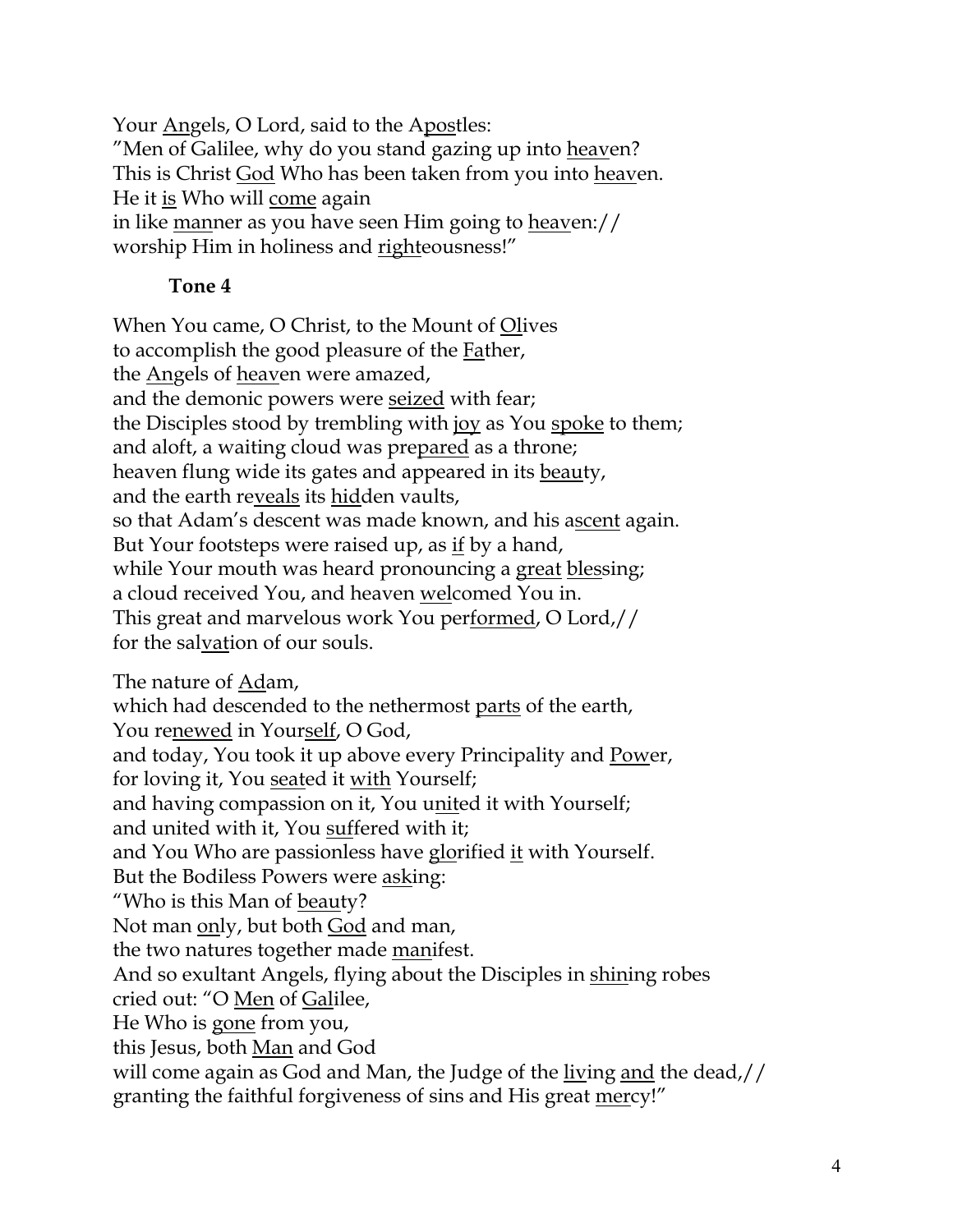When You ascended in glory, O Christ our God, while the Disciples looked on. The clouds received You with Your flesh; the gates of heaven were lifted up; the choirs of Angels rejoiced with gladness; the higher Powers cried out, saying: "Lift up your gates, you princes, and the King of Glory will come in!" But the Disciples said in amazement: "Do not be parted from us, O good Shepherd, but send us Your all-holy Spirit,// to guide and illumine and sanctify our souls!"

> *Glory to the Father, and to the Son, and to the Holy Spirit; now and ever, and unto ages of ages. Amen.*

**Tone 4** *(from the Pentecostarion)*

Fulfilling, O Lord, in Your goodness,

the mystery hidden from ages and generations,

You came with Your Disciples to the Mount of Olives,

together with the Mother who bore You, the Maker and Creator of all;

for it was fitting that she who as a mother had been grieved beyond all at Your Passion,

should also be filled with exceeding joy at the glory of Your flesh.

In this joy we also partake

at Your ascent into heaven, O Master,//

and we glorify Your great mercy that has <u>come</u> upon us.

# **Aposticha**

# **Tone 2** *Idiomela (from the Pentecostarion)*

You were born, as You Yourself did will; and appeared as You Yourself desired; You suffered in the flesh, O our God; and rose from the dead, having trampled on death. You were taken up in glory, filling all things, and You sent us the Divine Spirit,// that we may praise and glorify Your Godhead.

> V. *O clap your hands, all you peoples. Shout to God with loud songs of joy! (Ps. 46:1)*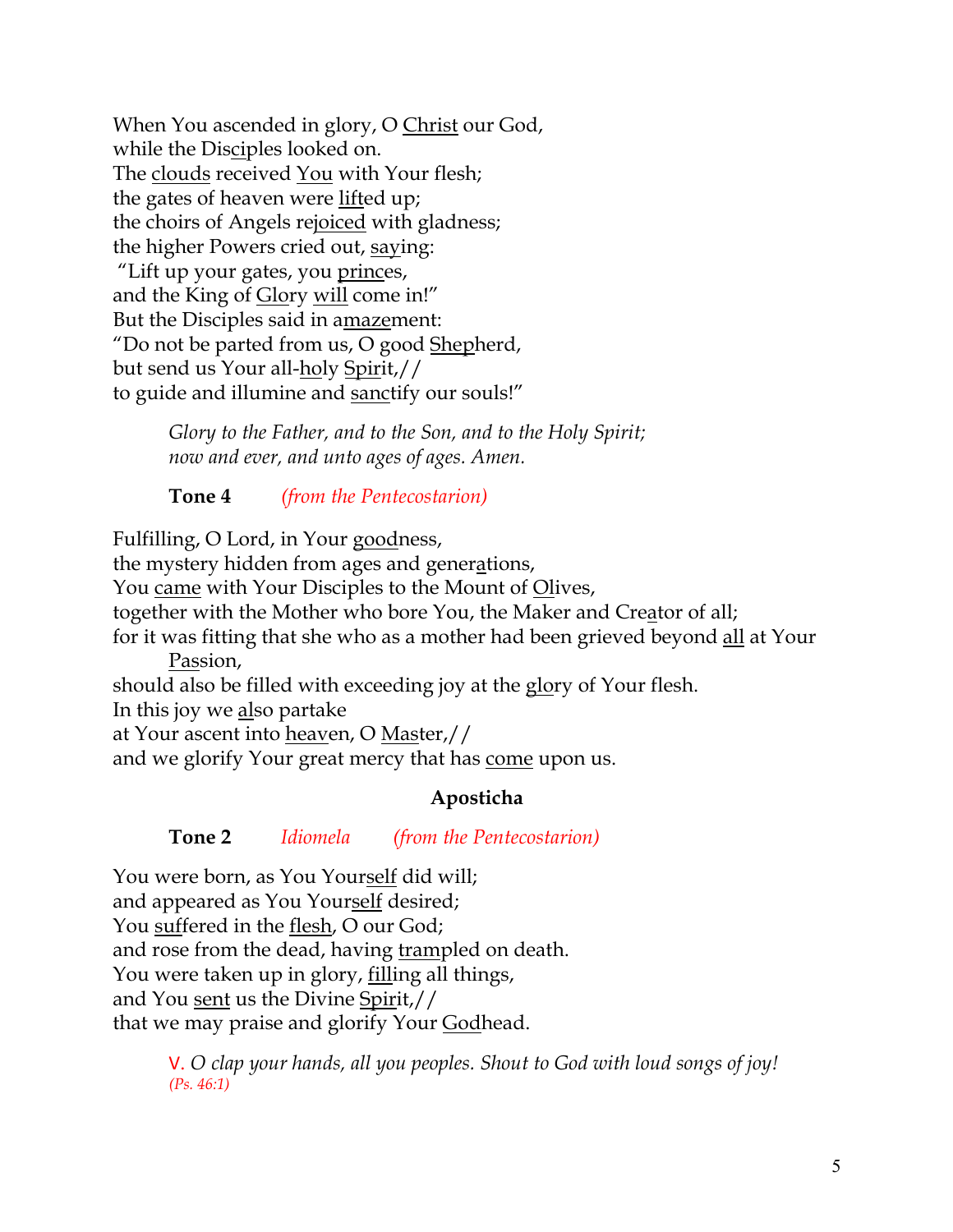As You were taken up, O Christ, from the Mount of Olives, the Powers saw it and cried to one another: "Who is this?" And they were told: "This is He Who is Strong and Mighty, this is He Who is mighty in war, this is truly the King of Glory." "And why are His garments crimson?" "He has come from Bosor, that is, from the flesh." But as God You sat down at the right hand of Majesty and have sent us the Holy Spirit,// to guide and save our souls.

V. *God has gone up with a shout; the Lord with the sound of a trumpet! (Ps. 46:5)*

You ascended in glory from the Mount of Olives, O Christ our God, in the presence of Your Disciples, and sat down at the right hand of the Father, You Who in Your Godhead fill the universe; and You sent unto them the Holy Spirit,// Who enlightens and strengthens and sanctifies our souls.

*Glory to the Father, and to the Son, and to the Holy Spirit; now and ever, and unto ages of ages. Amen.*

**Tone 6** *(from the Pentecostarion)*

God has gone up with a shout; the Lord with the sound of a trumpet, to raise up Adam's fallen image, and send the Comforter Spirit,// to sanctify our souls.

# **Tone 4 Troparion**

You ascended in glory, O Christ our God, granting joy to Your Disciples by the promise of the Holy Spirit. Through the blessing, they were assured that You are the Son of God,// the Redeemer of the world!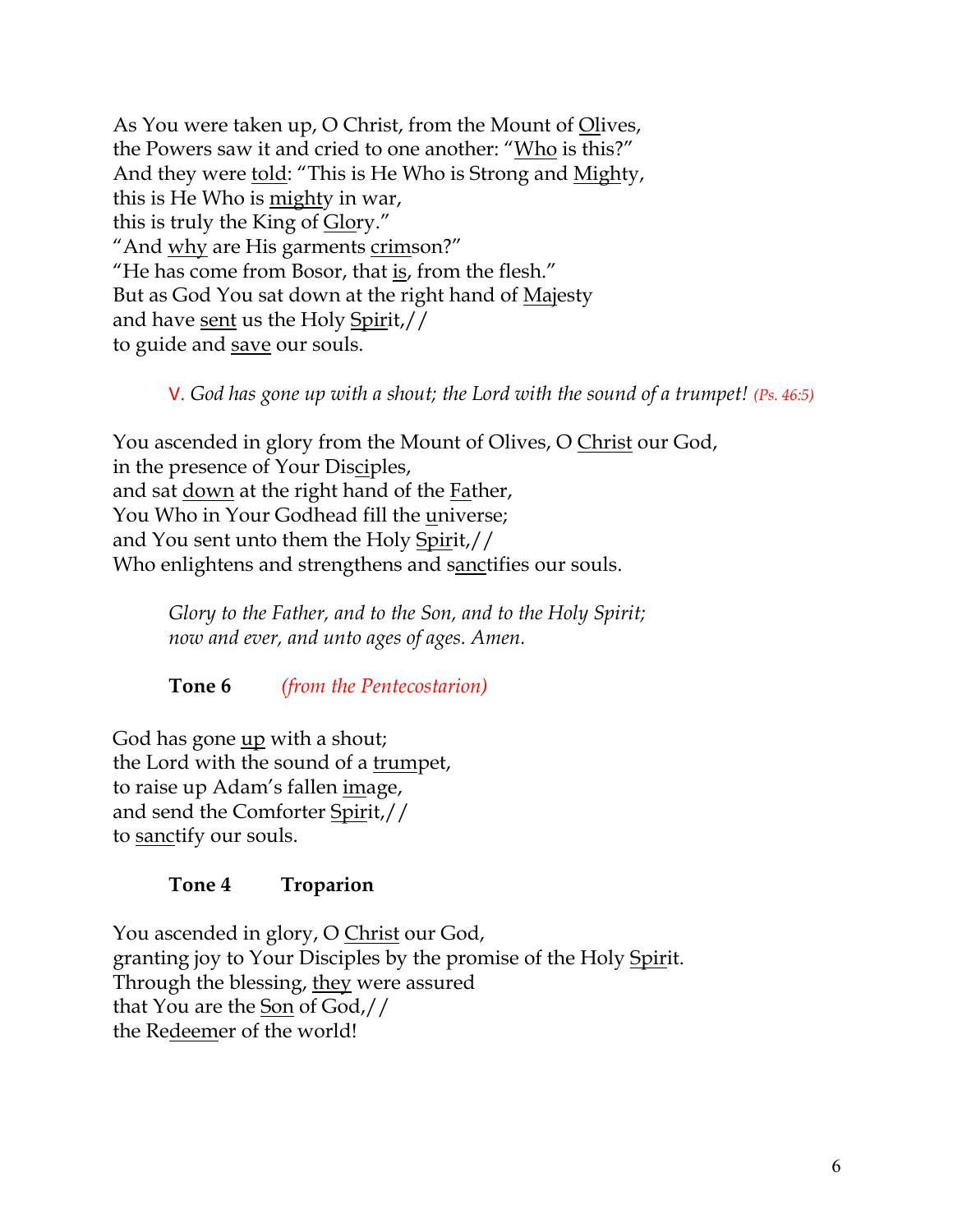*(at the Divine Liturgy)*

### **The First Antiphon**

O clap your hands all you peoples. Shout to God with loud songs of joy. *(Ps. 46:1)*

*Refrain:* Through the prayers of the Theotokos, O Savior, save us!

For the Lord, the Most High is terrible; a great God over all the earth. *(Ps. 46:2) (Refrain)*

He subdued peoples under us, and nations under our feet. *(Ps. 46:3) (Refrain)*

God has gone up with a shout, the Lord with the sound of a trumpet! *(Ps. 46:5) (Refrain)*

Glory to the Father, and to the Son, and to the Holy Spirit, now and ever, and unto ages of ages. Amen. *(Refrain)*

#### **The Second Antiphon**

Great is the Lord and greatly to be praised in the city of our God. *(Ps. 47:1a)*

*Refrain:* O Son of God, Who ascended in glory, save us who sing to Thee: Alleluia!

Mount Zion in the far north is the city of the Great King. *(Ps. 47:2) (Refrain)*

Within her citadels God is known when He defends her. *(Ps. 47:3) (Refrain)*

For lo, the kings assembled; they came on together. *(Ps. 47:4) (Refrain)*

Glory to the Father, and to the Son, and to the Holy Spirit, now and ever, and unto ages of ages. Amen.

*("Only-begotten Son and immortal Word of God… ")*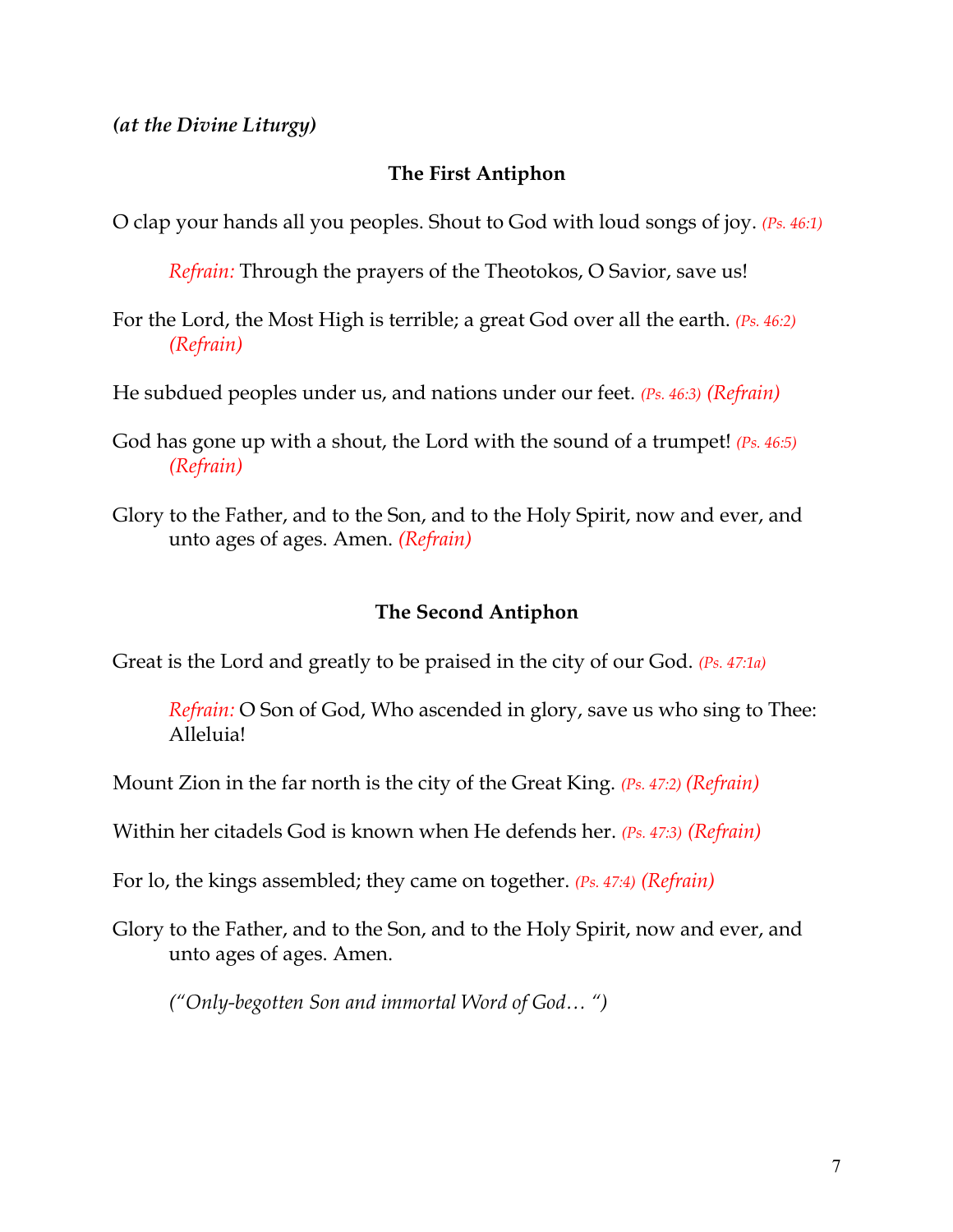## **The Third Antiphon**

Hear this, all peoples! Give ear, all inhabitants of the world! *(Ps. 48:1)*

## **Tone 4 Troparion**

You ascended in glory, O Christ our God, granting joy to Your Disciples by the promise of the Holy Spirit. Through the blessing, they were assured that You are the Son of God,// the Redeemer of the world!

The earth-born and the sons of men, rich and poor together. *(Ps. 48:2) Troparion of the Feast*

My mouth shall speak wisdom; the meditation of my heart shall be understanding. *(Ps. 48:3) Troparion of the Feast*

I will incline my ear to a proverb; I will solve my riddle in psalmody. *(Ps. 48:4) Troparion of the Feast*

## **Entrance Verse**

God has gone up with a shout; the Lord with the sound of a trumpet! *(Ps. 46:5)*

## **Tone 4 Troparion**

You ascended in glory, O Christ our God, granting joy to Your Disciples by the promise of the Holy Spirit. Through the blessing, they were assured that You are the Son of God,// the Redeemer of the world!

# **Tone 6 Kontakion**

When You had fulfilled the dispensation for our sake, and united earth to heaven: You ascended in glory, O Christ our God, not being parted from those who love You, but remaining with them and crying:// "I am with you, and there is no one against you!"